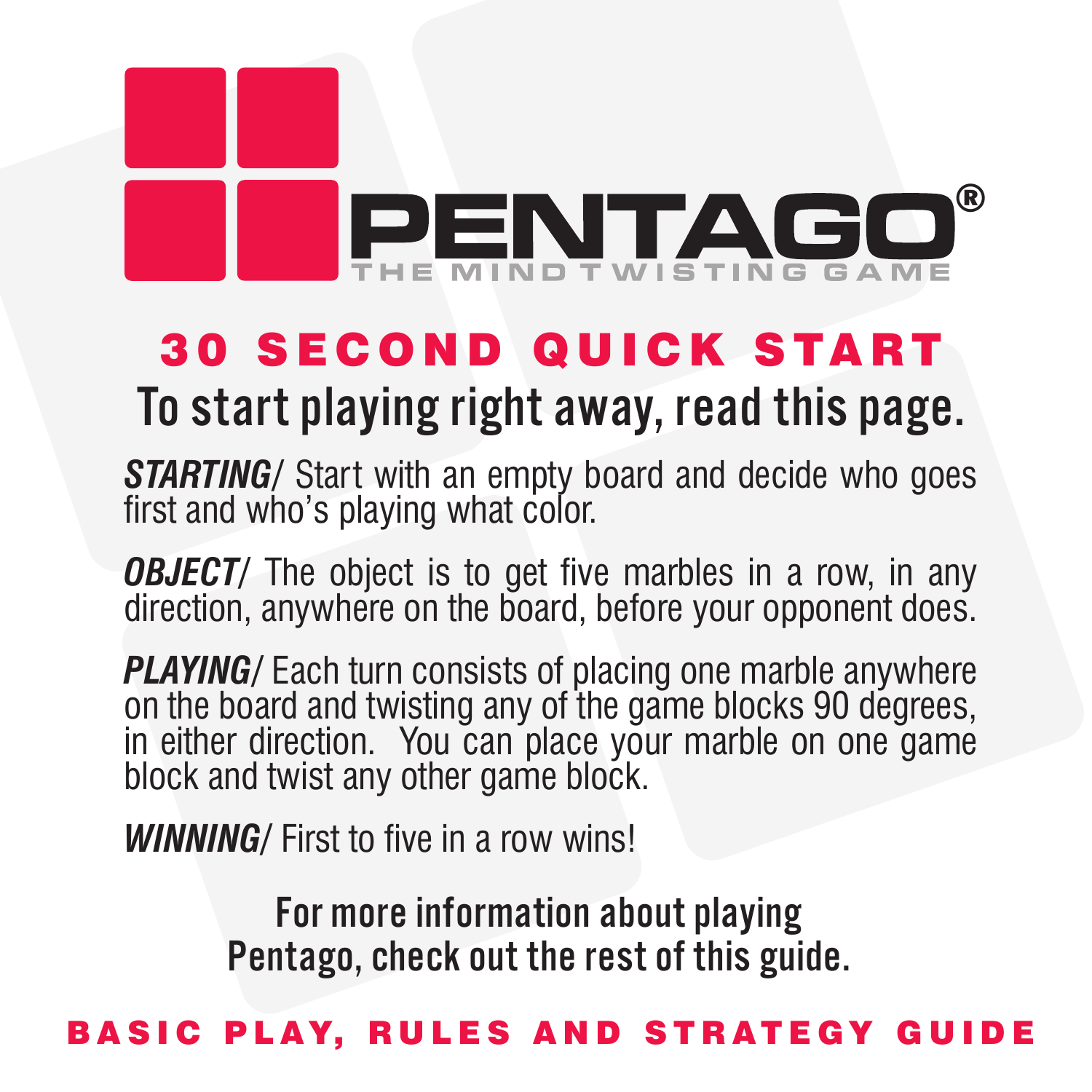# Π П Ó 0

### BASIC PLAY, RULES GUIDE

Welcome to Pentago, the mind twisting game from Sweden. In just minutes, this guide will show you how to play, explain the few rules that applies to Pentago play and give you some insight to basic Pentago strategy.

*STARTING/* The game starts with an empty game board, consisting of the base and the four twistable game blocks. Decide marble color of each player. To determine who goes first, disquise one of each color marble in your hands and have your opponent choose one hand. The chosen color goes first and places a marble anywhere on the game board.

**OBJECT/** The object is to get five marbles in a row before your opponent does. The mind twisting part of Pentago is that each player will also twist one of the four game blocks 90 degrees (one "notch"), clockwise or counter clockwise, as part of each turn. A 180 degree (double "notch") twist is not allowed. The twist is the key to create winning positions in Pentago.

*PLAYING*/ Players take turns at placing marbles on the game board and twisting the game blocks. A player is free to twist any of the game blocks, regardless of which game block the player placed the marble on. In the beginning of the game, there will be neutral game blocks, allowing a player to ignore the twist portion of their turn. A neutral game block is one that is empty or has only one marble in the middle of it. Twisting a neutral game block will have no effect on the positional nature of the game board so the twisting part of a move is optional while there are neutral game blocks.

**WINNING**/ A winning row of five marbles can occur vertically, horizontally or diagonally, anywhere on the board and will span two or three game blocks. What seems like a simple five-in-a-row game quickly gets mind twisting as the board fills up and both players are twisting the game blocks, creating a constantly changing and challenging game scenario. You'll want to really watch your opponents position as it relates to yours and play as much defensive as you do offense.

*SAMPLE GAME/* Here is an example of a game played between Red and Black (the colors of your marbles may be different). In this game, Red went first.

**Red went first at 2/5,** 



**The game starts with an empty game board. This guides refers to positions on the game board as indicated by the numbers. Example; Position 2/5 refers to game block 2, the middle position.**



**Red places a marble at 1/4 with no twist and goes on the offensive by getting three in a row on game block 1 and threatens to get five-in-a-row on the next turn. Now Black is in trouble.**



**Black counters with blocking placing a marble at 2/4 and twisting game block 1 right.**



**followed by Black at 2/6. Both players have made three moves but neither has twisted a game block, since there hasn't been a need and one game block still remains neutral.**



**Red continues the offensive by placing a marble at 3/5. Red does not twist because game block 3 is still neutral and does not benefit from twisting at this point.**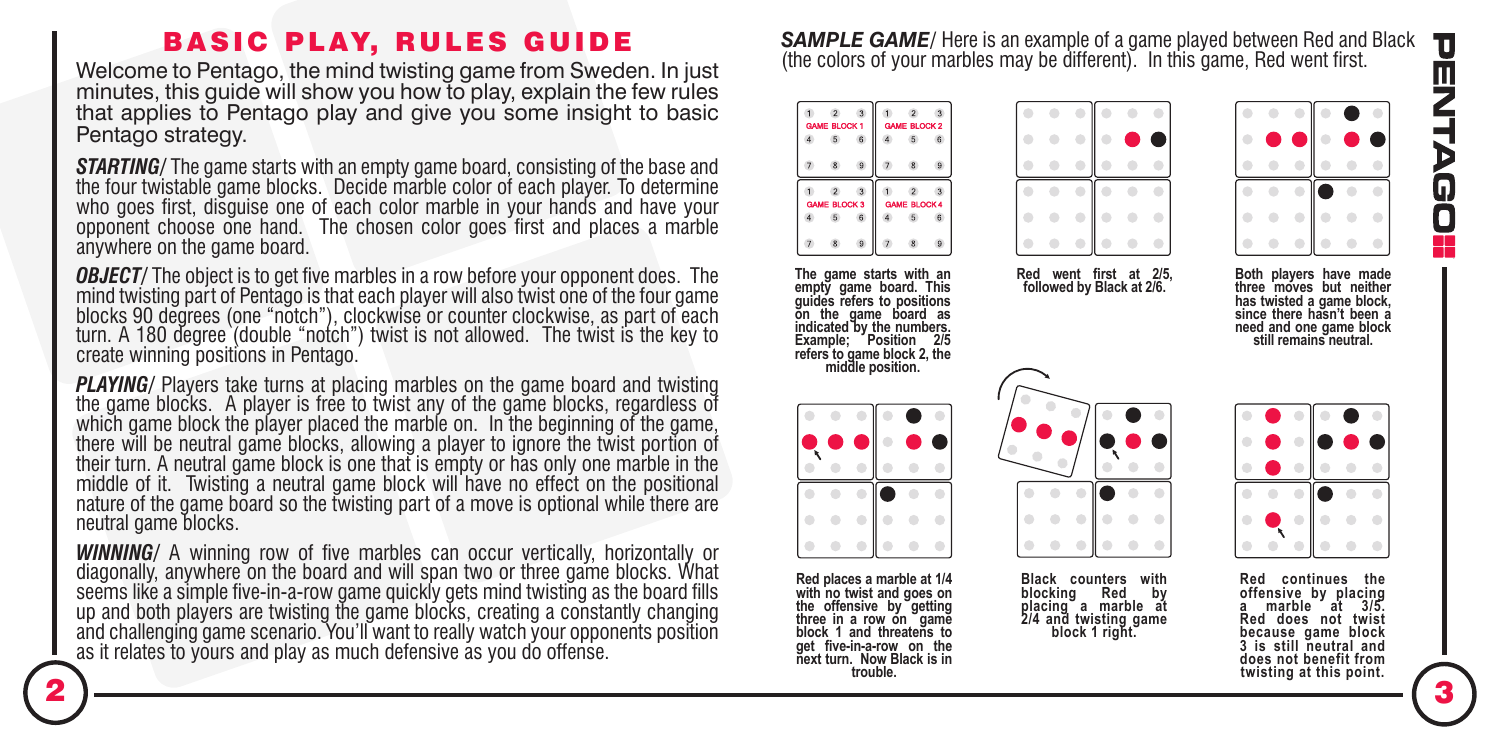

to twist a game block, even if doing so would have resulted in the opponent also π getting five-in-a-row. п

*TWISTING THE GAME BLOCKS/ A player can choose to ignore twisting* a game block in the first few moves of the game, while there are neutral game blocks. A neutral game block is one that is empty or has only one marble in the middle of it.



As this game shows, don't let your opponent get three in a row on one game block, or you'll be on the defensive, sometimes with losing results. On the other hand, sometimes playing defense for a few moves creates opportunities for you that your opponent may miss because he/she can get too busy trying to run the game.

**block right for the win.**

At this point, play a few games to get a feel for Pentago play and the various strategies and logic used to create good game technique. The constantly changing game board will take a few games to get used to. Once you do, you'll love to explore all the perplexingly complex and deep logic that is required to conquer another seasoned player.

*TIES/* A tie can occur if both players have played all marbles and neither player has five-in-a-row. A tie can also occur if one player twists his/her marbles into a row of five, but also creates a row of five for the opponent. However, should one player be able to win by simply placing a marble on the board for a row of five, without twisting a game block, then that game is over, without that player having

Twisting a neutral game block will have no effect on the positional nature of the game board so the twisting part of a move is optional while there are neutral game blocks.

This does not mean that the player cannot twist a game block in the beginning of the game, it is simply optional until such time that all game blocks have at least one marble on it that isn't in the middle, then you have to twist a game block as part of your turn.

**MATCH PLAY**/ Playing a match is a common way to play Pentago. Match play consists of playing best out of five games, meaning the first player to win three games wins the match. Players alternate the start, since there is a slight advantage to go first. Determine who goes first in the first match (see page 2). The chosen color goes first in the first game of the match, then it alternates until the match is finished.

The rules to Pentago are also printed inside the box, in case you lose this guide. You can also download this guide in PDF format at Pentago.com.

J

 $\overline{\phantom{0}}$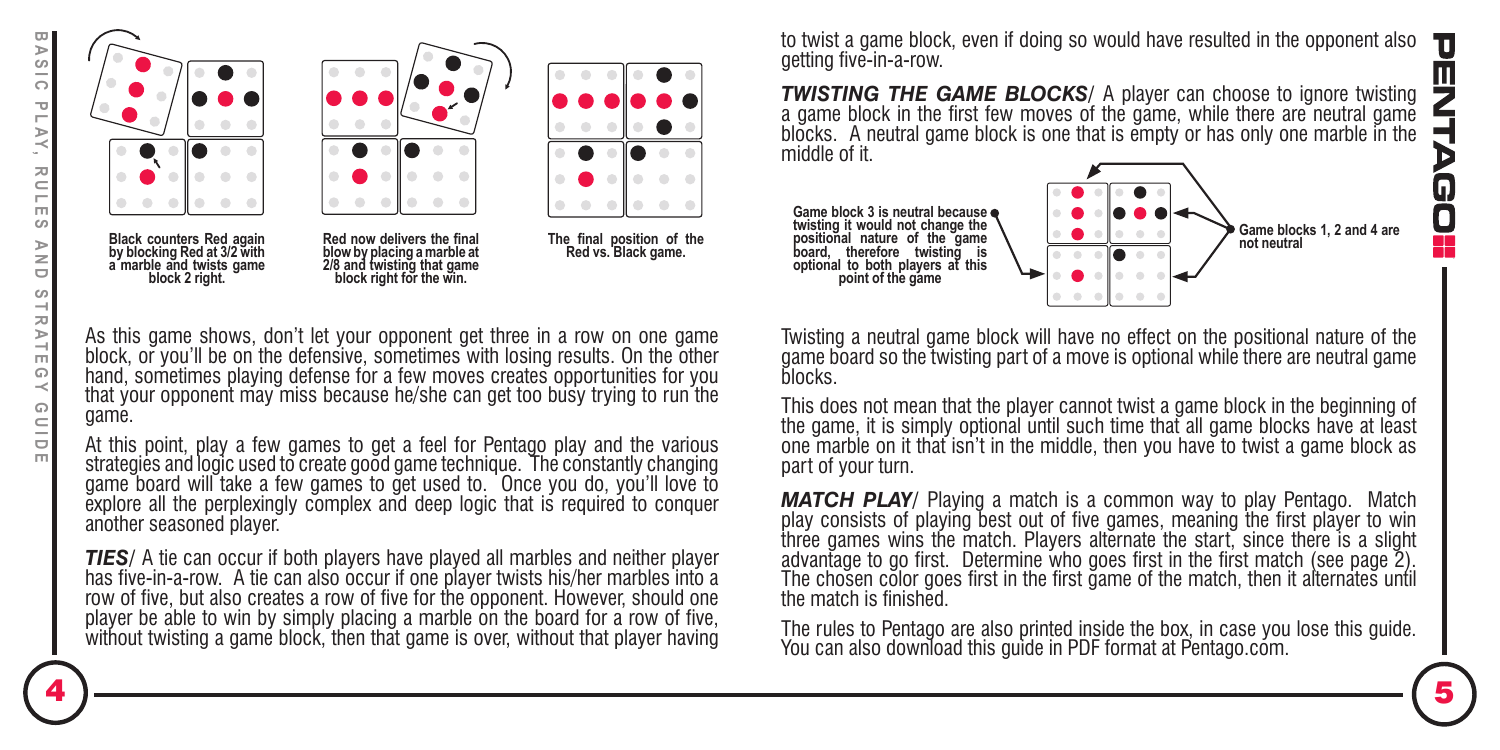# П  $\blacksquare$ Π

## BASIC STRATEGY GUIDE

In Pentago, there are four ways to connect five marbles in a row for a win. Each one is illustrated on pages 7 and 8, with a few comments on its relative strength as a play, along with some inherit advantages and disadvantages.

The game board can get infinitely complex and provide a challenge to the most logically minded people. Because Pentago is so easy to learn, beginners can play the game right away and enjoy the simpler nuances of Pentago strategy and game play.

In three of the four ways to win, you need three marbles in a row on one game block, in order to complete the winning five-in-arow. In most basic strategies, you'll want to place marbles in ways that creates three in a row on any one game block while preventing your opponent from achieving the same. You'll also need some strategically placed marbles on other game blocks to work with your set-up. Then on your turn, you strategically place a marble on another game block and twist a game block to almost magically form a winning row of five.

The play example on page 3 is a good example of first forming three in a row on one game block, then creating a winning move by placing a marble on another game block and twisting it into a victory.

Lets take a look at the four ways that a winning row of five marbles can occur on the Pentago board...



#### [1] MONICA'S FIVE [relative strength/3]

This is one of two diagonals plays and it goes right down the diagonal middle. It's a fairly obvious strategy and it's easy to defend against. It's called Monica's Five because one of the designers girlfriend favored this technique. The designer considered this a weak strategy and mostly ignored it and ended up losing many a games to Monica. So while it is considered the easiest strategy to defend against, it can obviously be rather effective in certain situations.

**Advantage/** your opponent can consider this position weak and easy to defend against and ignore it.

**Disadvantage/** it is easy to defend against by placing just one marble in the middle of the cross corner opposite the game block that your opponent is building this set-up on, that stops your opponent from winning on this strategy.

**Ways to increase its effectiveness/** place marbles on both middle positions of the cross corner game blocks (as indicated by the arrows), before developing three in a row on one game hlock

#### [2] THE MIDDLE FIVE [relative strength/5]

This play is a horizontal or vertical row of five in the middle of two game blocks. Like Monica's Five, it's fairly easy to defend against,

**Advantage/** if you have three marbles and the middle of an adjacent game block, it is a powerful position, especially if you have both middles of both adjacent game blocks, then it's almost always a certain victory (see play example on page 3).

**Disadvantage/** It's fairly easy to defend against and it's somewhat obvious. You just need to block two positions on the game board, the middle positions of the adjacent game blocks from the one that your opponent is building a three on.

**Ways to increase its effectiveness/** use in combination with other plays, especially the Triple Power Play.

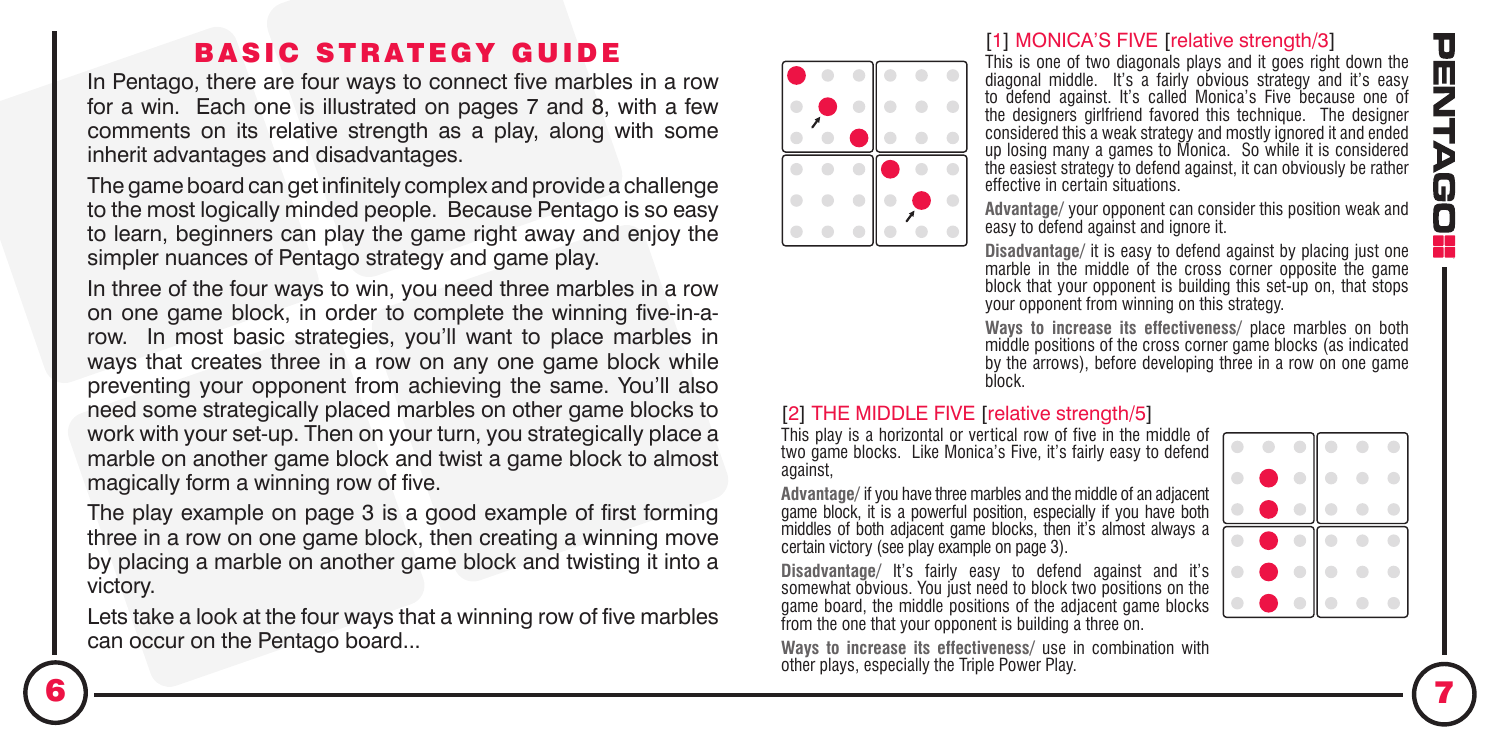#### [3] THE STRAIGHT FIVE [relative strength/7]

The Straight Five is one of the most powerful plays on the board in that it takes a lot to defend against it, and even though the three in a row on one game block is obvious, its versatility makes for a powerful play.

**Advantage/** versatility that results in a powerful position that creates many deceptive ways of winning.

**Disadvantage/** it's not too hard to always make sure that you prevent an opponent from ever achieving the three in a row necessary to make this play. If your opponent does achieve three in a row on one game block, it's not too hard to make sure it's always twisted out of the way to prevent a win.

**Ways to increase its effectiveness/** after building three in a row on one game block, achieve several set-up positions for the win by strategically placing marbles on the adjacent game blocks that causes you to win no matter which way your opponent attempts to twist the game blocks away from defeat.



#### [4] THE TRIPLE POWER PLAY Irelative strength/9]

This is the most powerful play of the game in that it is deceptive and versatile and it doesn't require three in a row on any one game block in order to set it up. It's fairly hard to defend against, and it has several different ways to set it up.

**Advantage/** deceptive, versatile and hard to defend against. While seasoned players will be able to spot the set-up early in the game. it is very deceptive once the board fills up.

**Disadvantage/** it's a bit vulnerable to your opponent twisting your set-up out of shape, even inadvertently.

**Ways to increase its effectiveness/** make sure that you build positions where indicated by the arrows on cross corner game blocks, as the game develops.

## SETTING UP EACH WINNING PI

Below is a step-by-step guide of examples to set-up each of the four winning plays. There are many ways to build towards each formation, though we've just shown one example of each play below, except in the Triple Power Play, which is so verstaile that it cannot adequately be illustrated with just one example.

Remember that Pentago is both simple and complex at the same time, which means that it is always good if you can use a measure of deception in disguising your moves, or forcing your opponent to play defense while you build a better positional advantage.

To keep things simple, only one players marble color is shown in the examples, to illustrate how the set-up works. The idea is to build towards these positions, starting with the opening moves and throughout the game. Just remember to defend against your opponent doing the same.

#### MONICA'S FIVE [the set-up]



≂  $\omega$  $\overline{a}$ 

 $\overline{ }$  $\overline{\sim}$ 

Îп.

 $\mathbb{R}$  $\leq$  $\omega$ ₹,  $\Box$  $\Omega$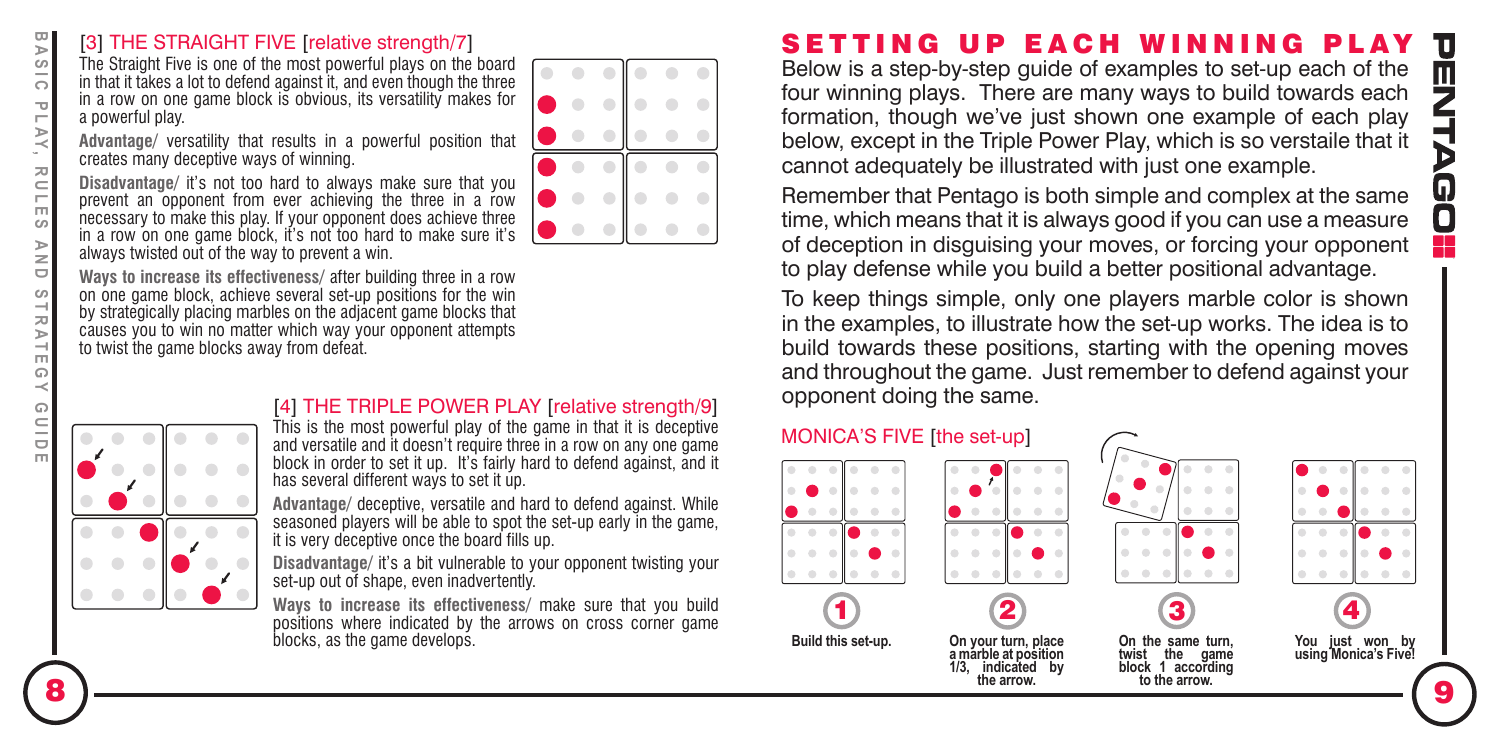